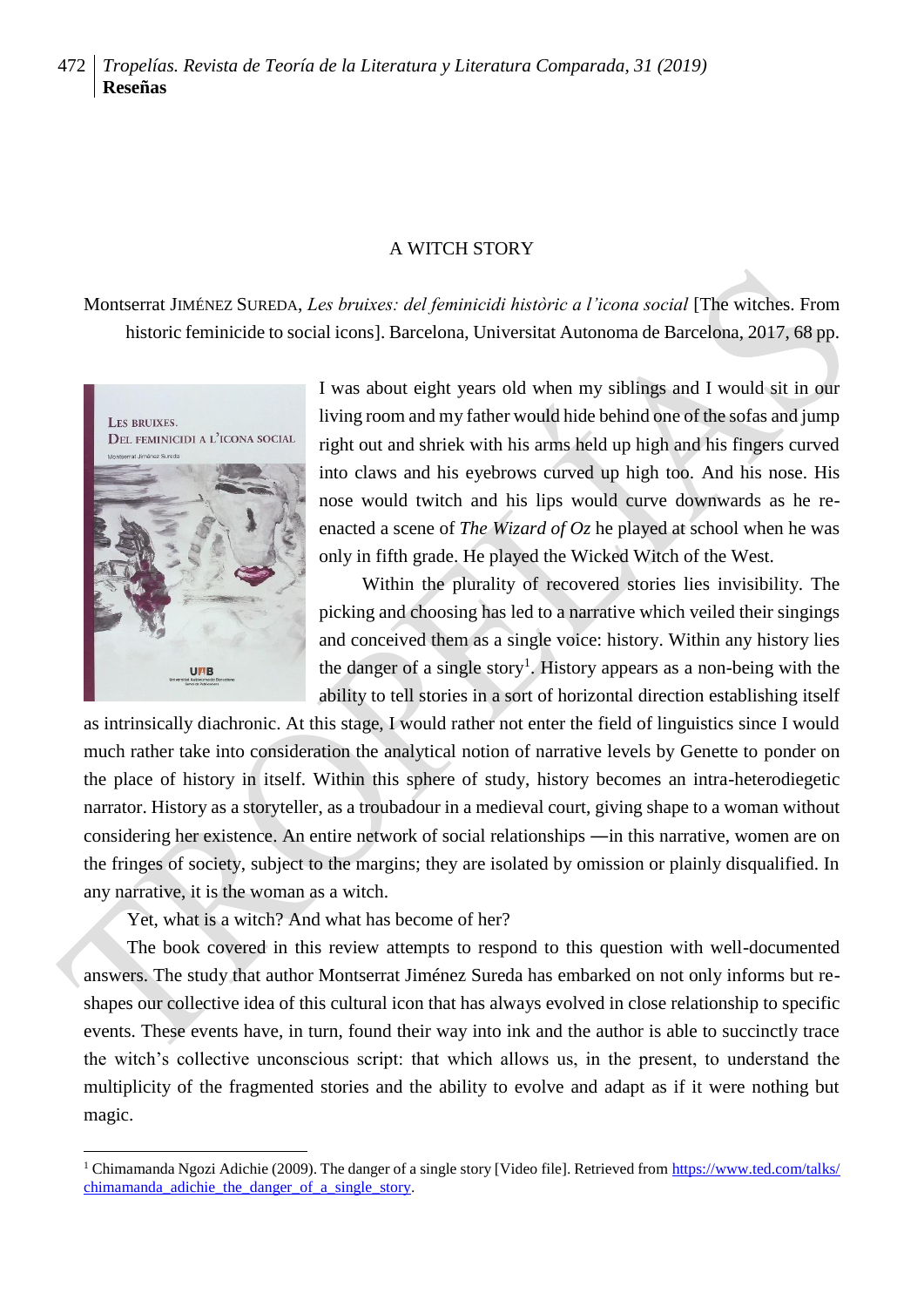## *Tropelías. Revista de Teoría de la Literatura y Literatura Comparada, 31 (2019)* 473 **Reseñas**

As a modern historian, Jiménez Sureda is aware of her place in history and, in *Les Bruixes: del feminicidi històric a l'icona social* [The witches. From historic feminicide to social icon] (2017), just as the title suggests, she traces the story of women from the time when they were murdered to their vindication as a social icon: a documentation of the folly of the many and the fight of a few. The author describes the process which women have had to submit to in order to be recognised as a vital part in the development of prevailing ideologies and thus the thread of voices required to create a vast web of beliefs. The book can be clearly divided into two parts: the first part is a build-up to the turning point in history in which women became (somewhat) acknowledged leaders, whereas the second part is presented as an effect of the first as it gives examples of this transformation and the diversity of stories. The author skillfully intertwines academic research and documentation with popular culture knowledge and tales.

In the introduction, Jiménez Sureda depicts sensible anthropological notions regarding the origin of witches. She states that witches are an abstract creation of the human mind, also known as fiction, but that this fiction has had the ability to narrate fear, a fear that arises from our own otherness (9). Nevertheless, this fiction, as Aristotle has once suggested, does not lie within the narrative of truth but the narrative of verisimilitude. Hence, and bearing this in mind, the author comes to the conclusion that the history of the witches is nothing but a story of a fear.

In the first nine chapters the author portrays the role of the witch as inherent to upholding the power of a patriarchal Christian society: from the beginnings of Greek mythology to the witch hunt of the fifteenth century and the creation of the Inquisition in Spanish territory and its action in Spanish lands. During the latter time, she argues, witchcraft was regarded as a pagan superstition and religion (Christianity) had come to banish these unholy ways. Subjected to the Devil's will who is, also, paradoxically, a male dominant power of the subconscious, witches were in peril, bound to his whims and evil desires. Along two of these first chapters, the author focuses the study providing the reader with evidence as to why and how the collective imagery regarding the physical characteristics of the witch has been perpetuated. These descriptions have promoted a characterization that juxtaposes two universes: the real and the poetic. (It comes as no surprise that the manuals which belonged to the inquisitors have become a literary genre) (14).

Jiménez Sureda explains the inner workings ―tales of suspicion and terror― for the patriarchal system to work. Many examples of this mechanism are given, mainly in Spanish territory, including a reflection upon the differences between wizards and witches in pre-Christian civilization —differences that we have become familiar with after J. K. Rowling's best-selling novels. Other examples show how madness, terror and horror were globalized and easily exported in order to solve political problems, social upheavals, economic distress and identity crises. Jerusalem and America are set as case studies for this phenomenon in a short yet on-point description of the problem, followed by case studies in Spain, England and United States follow, France and Joan of Arc.

After offering the reader a wide range of documents that have planted the seed for the collective unconscious to develop its own imagery and lead its own narrative, Jiménez Sureda highlights that,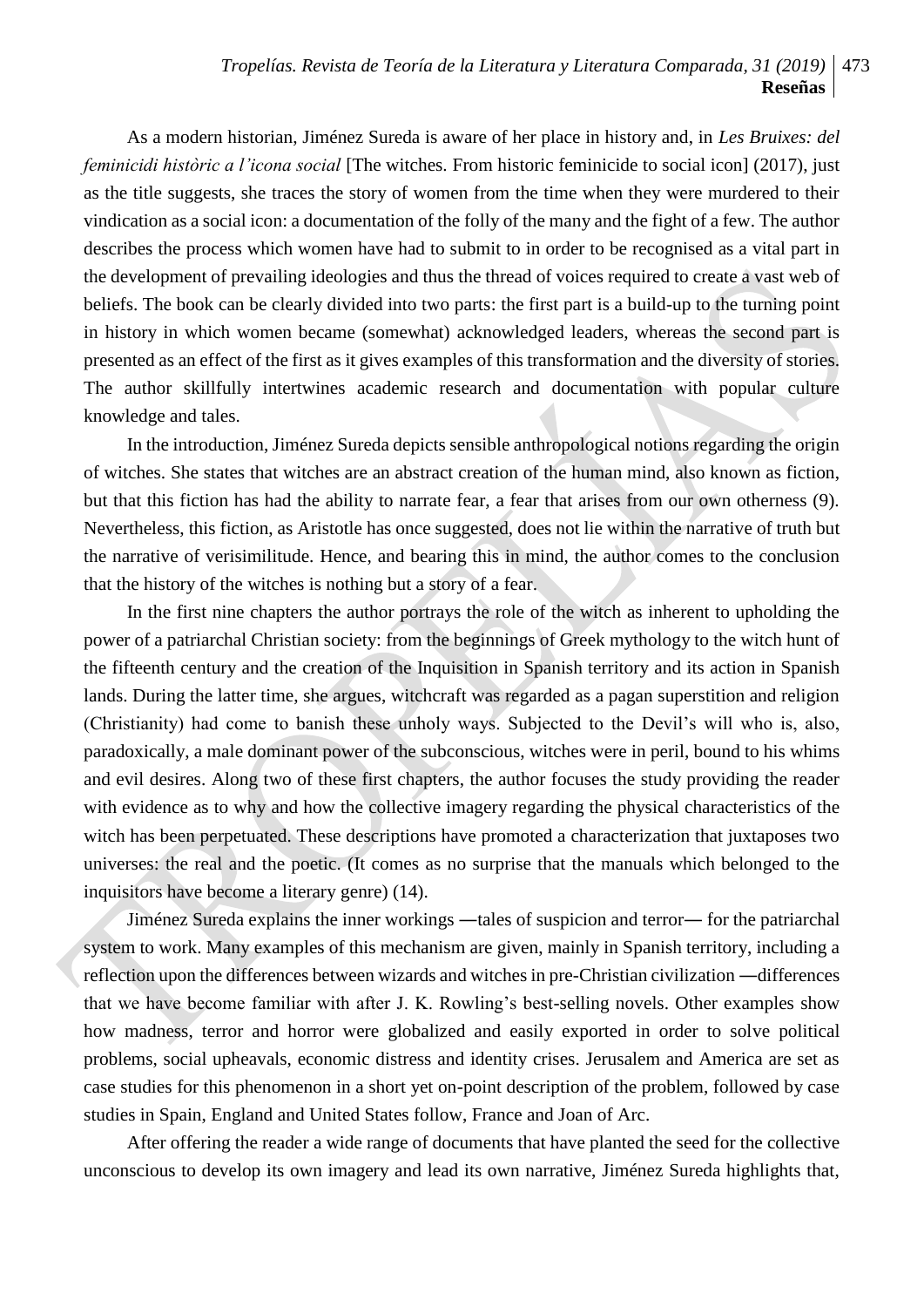## 474 *Tropelías. Revista de Teoría de la Literatura y Literatura Comparada, 31 (2019)* **Reseñas**

even though each of the witches martyred is to be accounted for, the conflict was not against an individual but against a symbol (29) and this symbol could be found in every territory ―chapter eighteen pinpoints at least five case studies. Wars against symbols are effortlessly waged, contrary to those against individuals. Symbols create fanatics, icons create leaders. Famous witch hunts are documented by the author with names, dates and estimated numbers of those who were haunted, hunted and killed. The author also provides the reader with primary sources for further evidence and information, specifying: book titles, context, publication dates and tools to understand the contents.

Jiménez Sureda understands the importance of narrative and the witch's place in the construction of a discourse and world representation. Bearing this in mind, she describes the role that certain art forms had in introducing the crisis in the representation which, in turn, allowed the metamorphosis of narrator and narration.

Theatre enters the scene as a vehicle of instruction, education but, above all, entertainment ―and the appearance of the witch in a comic and topsy-turvy act allowed the terror to fade (36). Literature slowly became a place where the witch found its home and in its subversive nature, literature plunged the witch into society. Literature presented itself as the cathartic instrument through which the witch was now free of her negative connotation, at least in the western world. Interestingly enough, the author also discusses the skeptical voices of the early narrative embodied in characters, historical figures, like Alonso Salazar Frías, Reginald Scot or Heinrich Cornelius Agrippa (41). The last ones lived during a moment when rationalism was starting to take hold of an intellectual elite that defended the existence of God because it was logical to do so. In this conception of God, deism, witchcraft was simply impossible within the order of God because, as Diderot states in his Philosophical Thoughts what is truly fearful is that there is a God like the one that is portrayed to us by the religious institution<sup>2</sup>. Eloquence at this point in history was vital to communicate, persuade and thus act according to well defended fundamentals. This is the critical moment when the time of the witches is ripe, or as an argentine humourist used to say: it is the time of the monsters.

The author titles the twenty-fifth chapter «The time of the witches». An inflection point: both in her book and in history. The nineteenth century makes way for the subtle transformation of narrative that we have been aching for: an intra-homodiegetic narrator.

Thus he author embarks on a new crusade which will take her to constantly and swiftly change focus bringing new voices into the narrative and defense of witches, their relevance, and place in society's evolution ―their ever-changing and mutable appearance and role but withstanding definition of being: being an Other, an Other which thinkers from Simone de Beauvoir to Judith Butler have fought to deconstruct.

Jiménez Sureda proceeds to sketch appearances of new narratives within popular culture such as TV, film, music, cults, videogames, adaptations of traditional children's fables and spells and she maintains that the positive image that the witch embodies has expanded and changed today's social

<u>.</u>

<sup>2</sup> Denis Diderot, «Pensamientos filosóficos», in *Pensamientos Filosóficos. El combate por la libertad*, trans. Judith Cobeña

i Guàrdia. Capellades, Proteus, 2009.